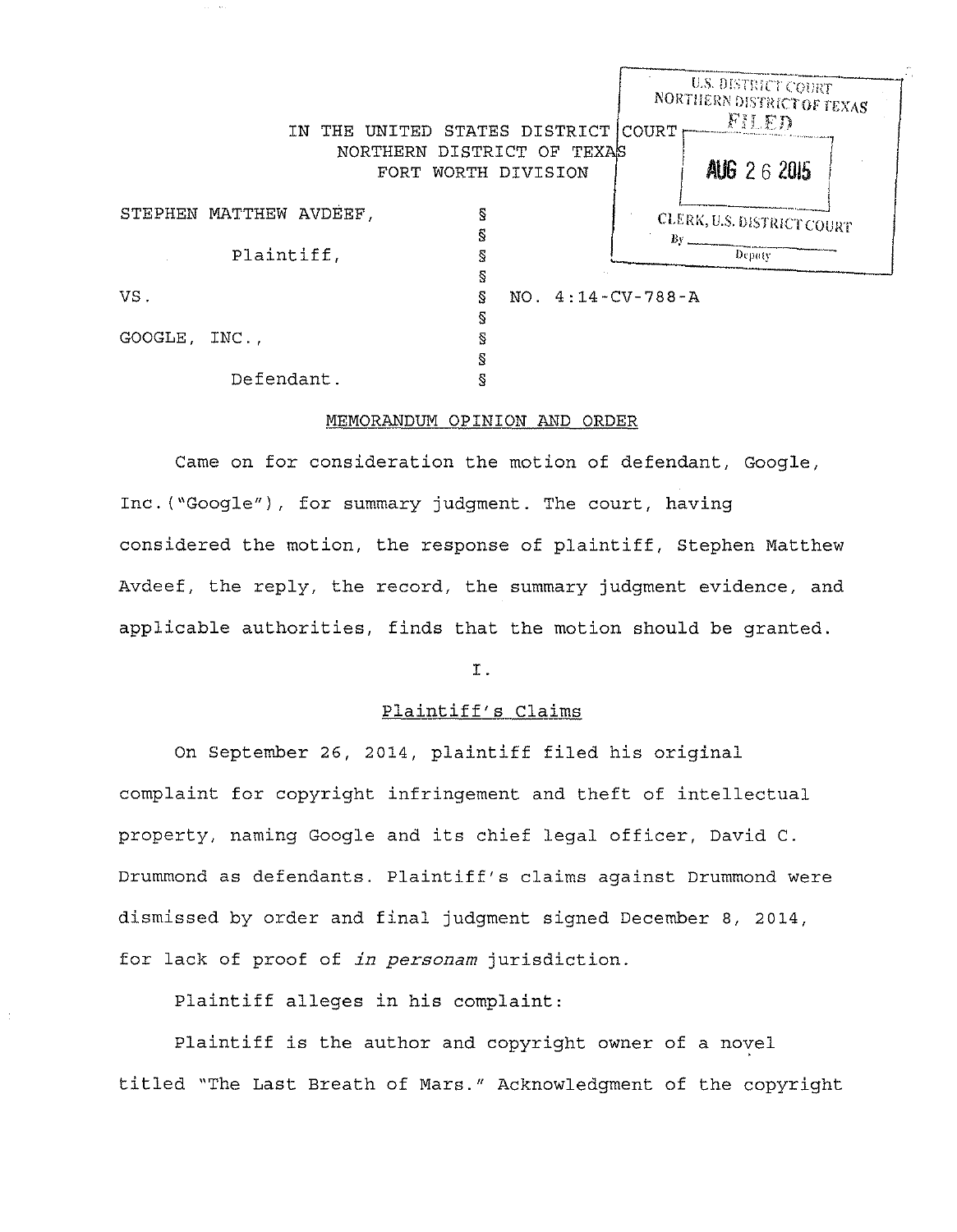allowed plaintiff to release the novel for global publication through LULU Press.' Within six months, Google arbitrarily scanned the novel in its entirety and allowed the entire global internet community to read the entire contents of the novel for free. Plaintiff complained to Google and, for a time, the novel was removed. However, at some unknown point in time, Google relisted the copyrighted novel, where it went unnoticed for five or six years until it was brought to plaintiff's attention in September of 2012. After repeated written demands, Google finally removed the "allegedly copyrighted materials" on or about September 26, 2014. Plaintiff believes that Google has used and continues to use an online media distribution system to download the novel, to distribute the novel to the public, and/or to make the novel available for distribution to others.

Plaintiff seeks actual damages for infringement of his copyright and also seeks imposition of an injunction to prevent Google from further infringing plaintiff's copyright.

#### II.

### Applicable Summary Judgment Principles

Rule 56(a) of the Federal Rules of Civil Procedure provides that the court shall grant summary judgment on a claim or defense

<sup>&#</sup>x27;The summary judgment evidence establishes that the name of the company is Lulu, Inc. ("Lulu").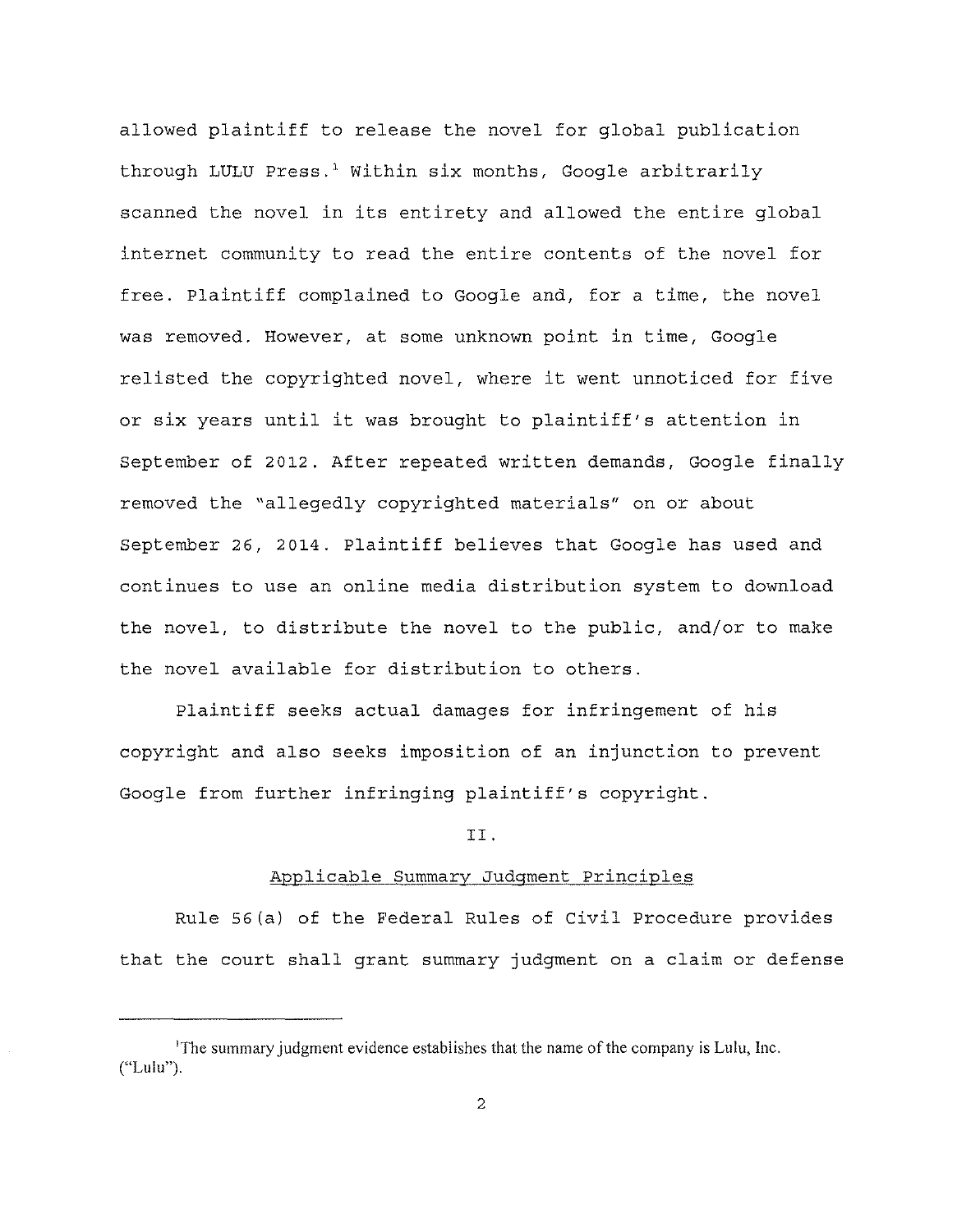if there is no genuine dispute as to any material fact and the movant is entitled to judgment as a matter of law. Fed. R. Civ. P. 56(a); Anderson v. Liberty Lobby, Inc., 477 u.s. 242, 247 (1986). The movant bears the initial burden of pointing out to the court that there is no genuine dispute as to any material fact. Celotex Corp. v. Catrett, 477 U.S. 317, 323, 325 (1986). The movant can discharge this burden by pointing out the absence of evidence supporting one or more essential elements of the nonmoving party's claim, "since a complete failure of proof concerning an essential element of the nonmoving party's case necessarily renders all other facts immaterial." Id. at 323. once the movant has carried its burden under Rule 56(a), the nonmoving party must identify evidence in the record that creates a genuine dispute as to each of the challenged elements of its case. Id. at 324; see also Fed. R. Civ. P. 56(c) ("A party asserting that a fact . . . is genuinely disputed must support the assertion by  $\ldots$  citing to particular parts of materials in the record  $. . . .$ "). If the evidence identified could not lead a rational trier of fact to find in favor of the nonmoving party as to each essential element of the nonmoving party's case, there is no genuine dispute for trial and summary judgment is appropriate. Matsushita Elec. Indus. Co. v. Zenith Radio Corp.,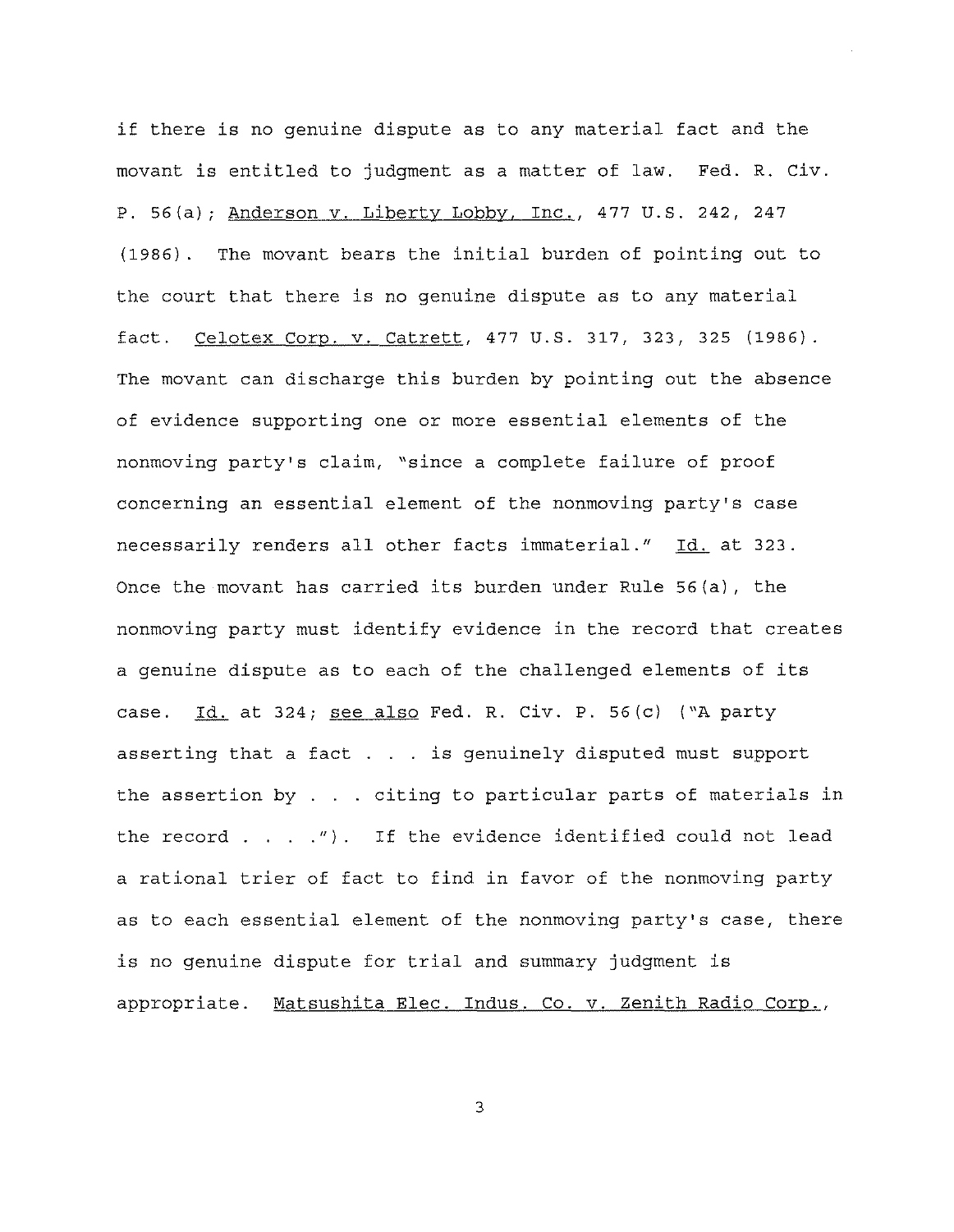475 u.s. 574, 587, 597 (1986). In Mississippi Prot. & Advocacy Sys. v. Cotten, the Fifth Circuit explained:

Where the record, including affidavits, interrogatories, admissions, and depositions could not, as a whole, lead a rational trier of fact to find for the nonmoving party, there is no issue for trial.

929 F.2d 1054, 1058 (5th Cir. 1991).

The standard for granting a motion for summary judgment is the same as the standard for rendering judgment as a matter of law.<sup>2</sup> Celotex Corp., 477 U.S. at 323. If the record taken as a whole could not lead a rational trier of fact to find for the non-moving party, there is no genuine issue for trial. Matsushita, 475 u.s. at 597; see also Mississippi Prot. & Advocacy Sys., 929 F.2d at 1058.

### III.

# Grounds of the Motion

Google asserts two grounds in support of its motion. First, Google complied with its license from Lulu, the self-publishing service through which plaintiff published his novel. Second, even if there was infringement, Google is entitled to the protection of the safe harbor of the Digital Millennium Copyright Act

<sup>&</sup>lt;sup>2</sup>In <u>Boeing Co. v. Shipman</u>, 411 F.2d 365, 374-75 (5th Cir. 1969) (en banc), the Fifth Circuit explained the standard to be applied in determining whether the court should enter judgment on motions for directed verdict or for judgment notwithstanding the verdict.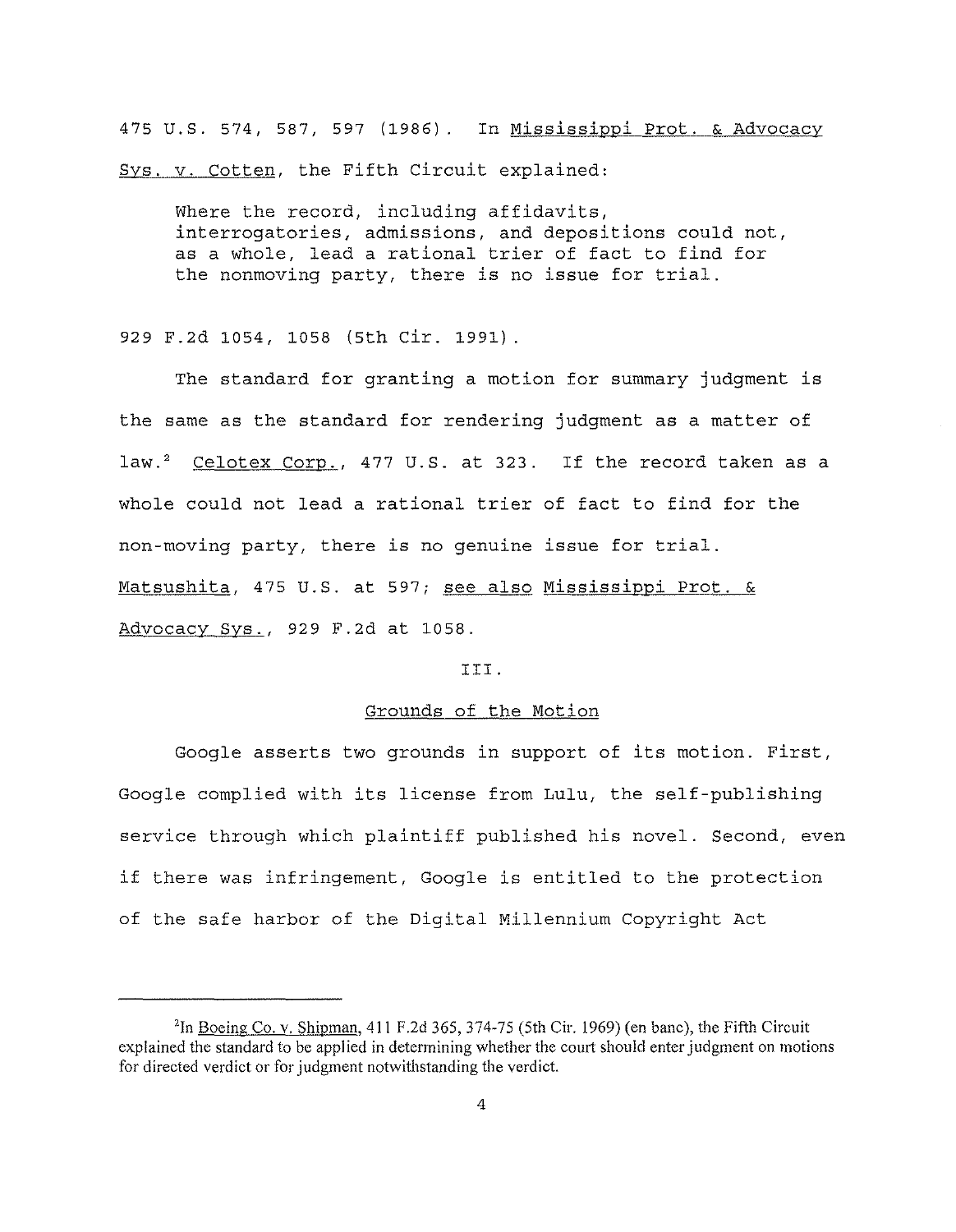("DMCA"), Pub. L. No. 105-304, 112 Stat. 2860 (1998) (safe harbor codified at 17 U.S.C. § 512).

### IV.

# Analysis

#### A. The Summary Judgment Evidence

The summary judgment evidence establishes the following: Google Books is a service that allows Google users to search books and magazines based on content stored in a searchable digital database. Doc.  $69<sup>3</sup>$  at 3. Google Books operates two programs to connect users with books, the Partner Program and the Library Project. At issue here is the Partner Program wherein content is provided to Google by publishers or authors. As part of the service, Google Books provides users a preview of a portion of the book's content, as authorized by the publisher or author. The publisher or author determines the extent to which access will be made available. Id.

In this case, plaintiff published his novel through Lulu, a self-publishing service, and licensed Lulu to distribute and display a preview of the book and to authorize others, like Google, to do the same. Id. at 1-2. In May 2006, Lulu first uploaded plaintiff's novel to Google Books and authorized Google to display portions of the text of the novel. Id. at 4. Google

 ${}^{3}$ The "Doc." reference is to the Clerk's electronic filing record for this action.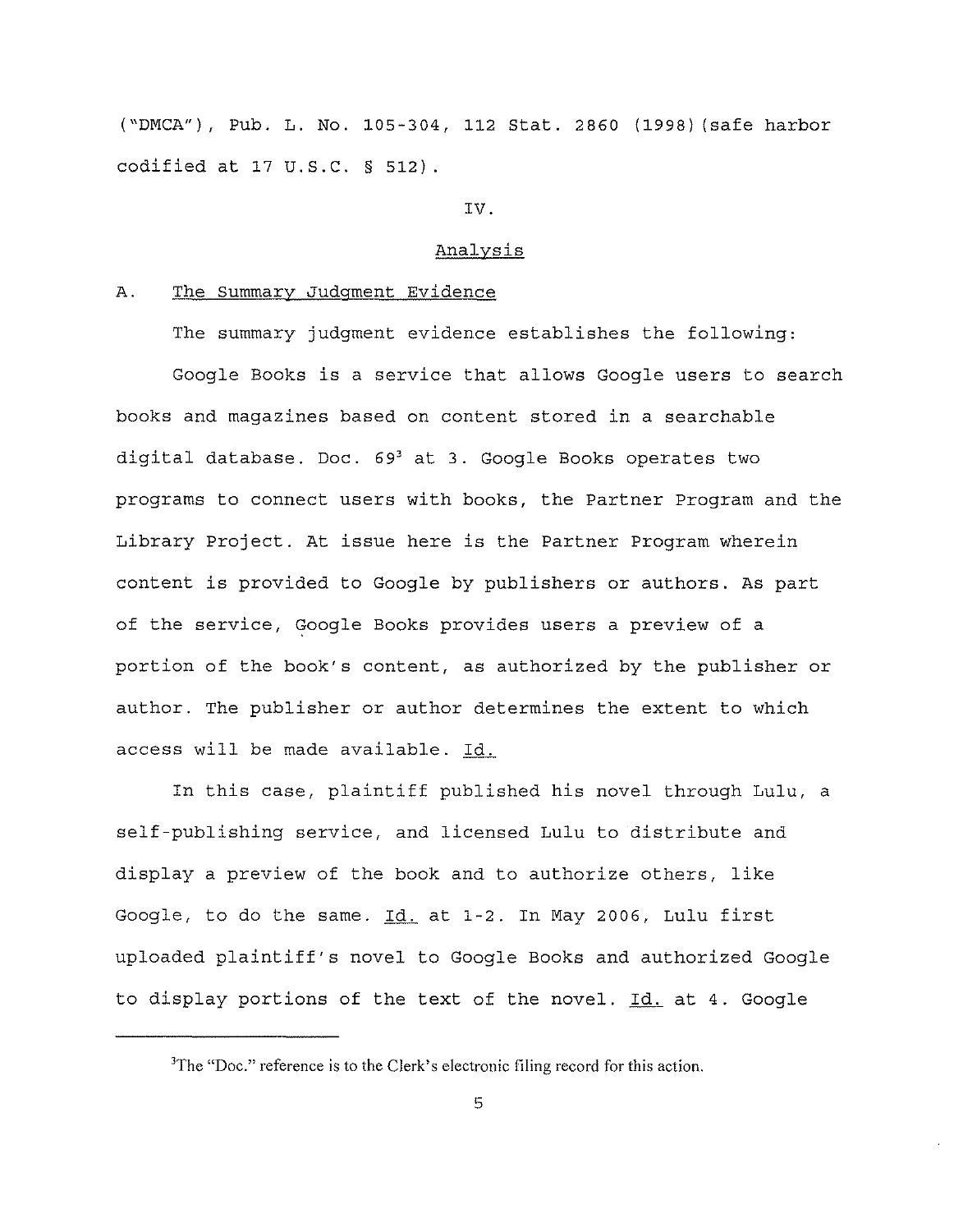initially set the partial preview rate at 10% of the total content of the novel. Id. On May 16, 2008, Google adjusted the preview rate to 20% in accordance with its agreement with Lulu. Id.

In February 2007, plaintiff emailed Google, stating that while "it is great that someone can read random excerpts," plaintiff was concerned that the entire epilogue of his novel was available for viewing. Id. at 180. Google responded, noting that it was unable to select particular pages to remove from view. Id. It did not hear anything further from plaintiff until September 12, 2012, when plaintiff wrote to Google, asserting for the first time that, five years earlier, he had requested Google to remove his novel from Google Books. Id. at 5; 181. Plaintiff said that he had been told that the novel could be accessed for free. Id. at 181. Plaintiff accused Google of stealing his intellectual property over the course of the previous six years and demanded that Google compensate him. Id. He alleged that he had never authorized Google or anyone else to republish any of his novel (which is, of course, contrary to his agreement with Lulu, id. at 2). Id. at 181. On September 26, 2012, Google acknowledged plaintiff's letter and stated that the preview pages had been removed such that no copyrighted material was displayed. Id. at 182. No more than 20% of plaintiff's novel has ever been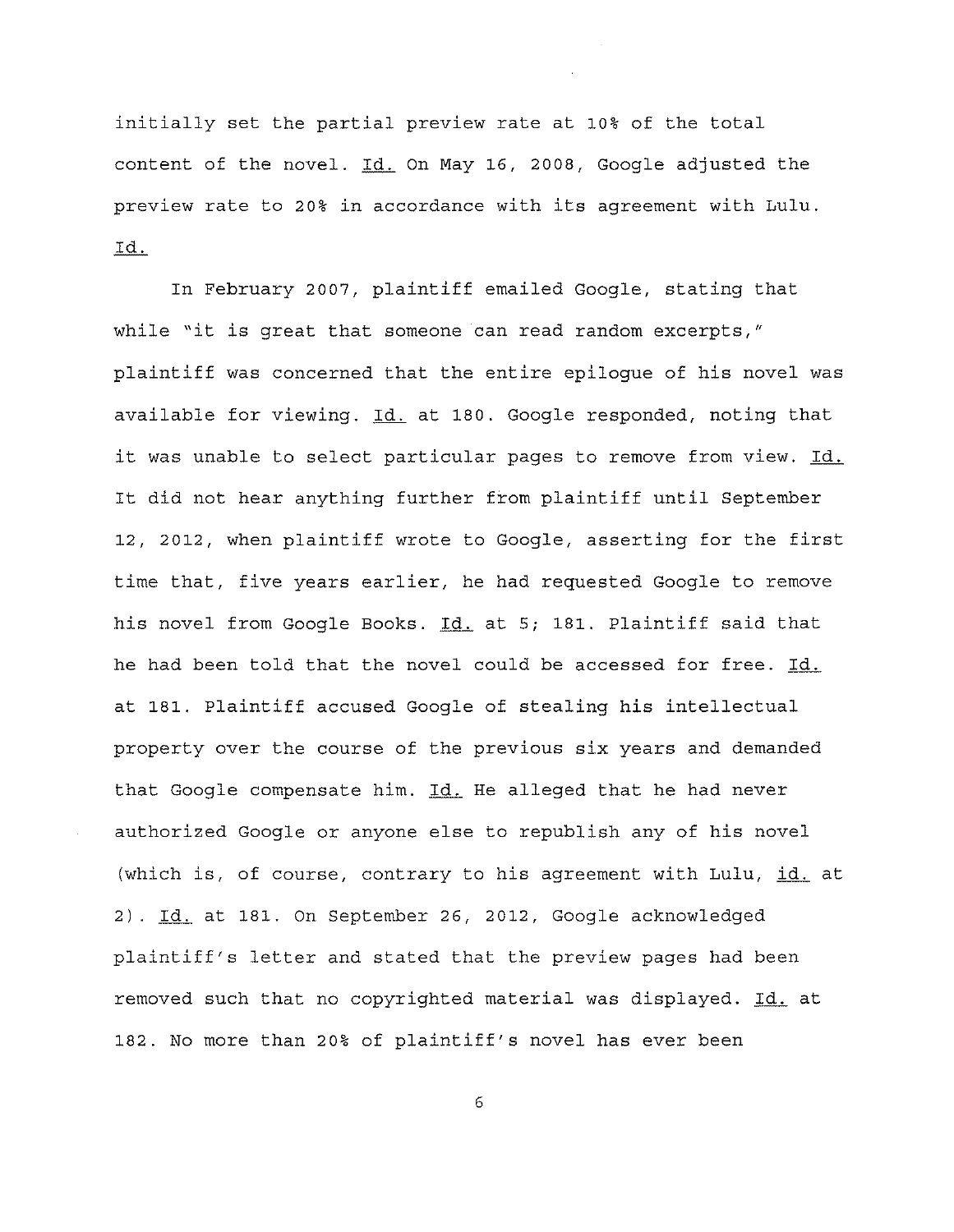available for view on Google Books and none of it has been available since September 26, 2012. Id. at 4-5.

Google did not sell plaintiff's novel or charge anyone for searching for it. Id. at 5. Google received \$.27 in advertising revenue from ads that were at one time displayed on the novel's preview page. Id. Google maintains a designated agent to receive notifications of claimed infringement; the designation is filed with the United States Copyright Office and disclosed on the Google Books website. Id.

### B. License to Use Material

In order to establish a claim for copyright infringement, plaintiff must show that he owns a valid copyright and that Google copied constituent elements of his work that are original. Baisden v. I'm Ready Prods., Inc., 693 F.3d 491, 499 (5th Cir. 2012). Regardless of whether these elements exist, however, "the existence of a license authorizing the use of copyrighted material is an affirmative defense to an allegation of infringement." Id. (quoting Carson v. Dynegy, Inc., 344 F.3d 446, 451 n.5 ( $5<sup>th</sup> Cir. 2003$ )). And, here, the undisputed summary judgment evidence establishes that Lulu granted Google a license to display portions of plaintiff's novel, which Lulu was authorized to do pursuant to its agreement with plaintiff. There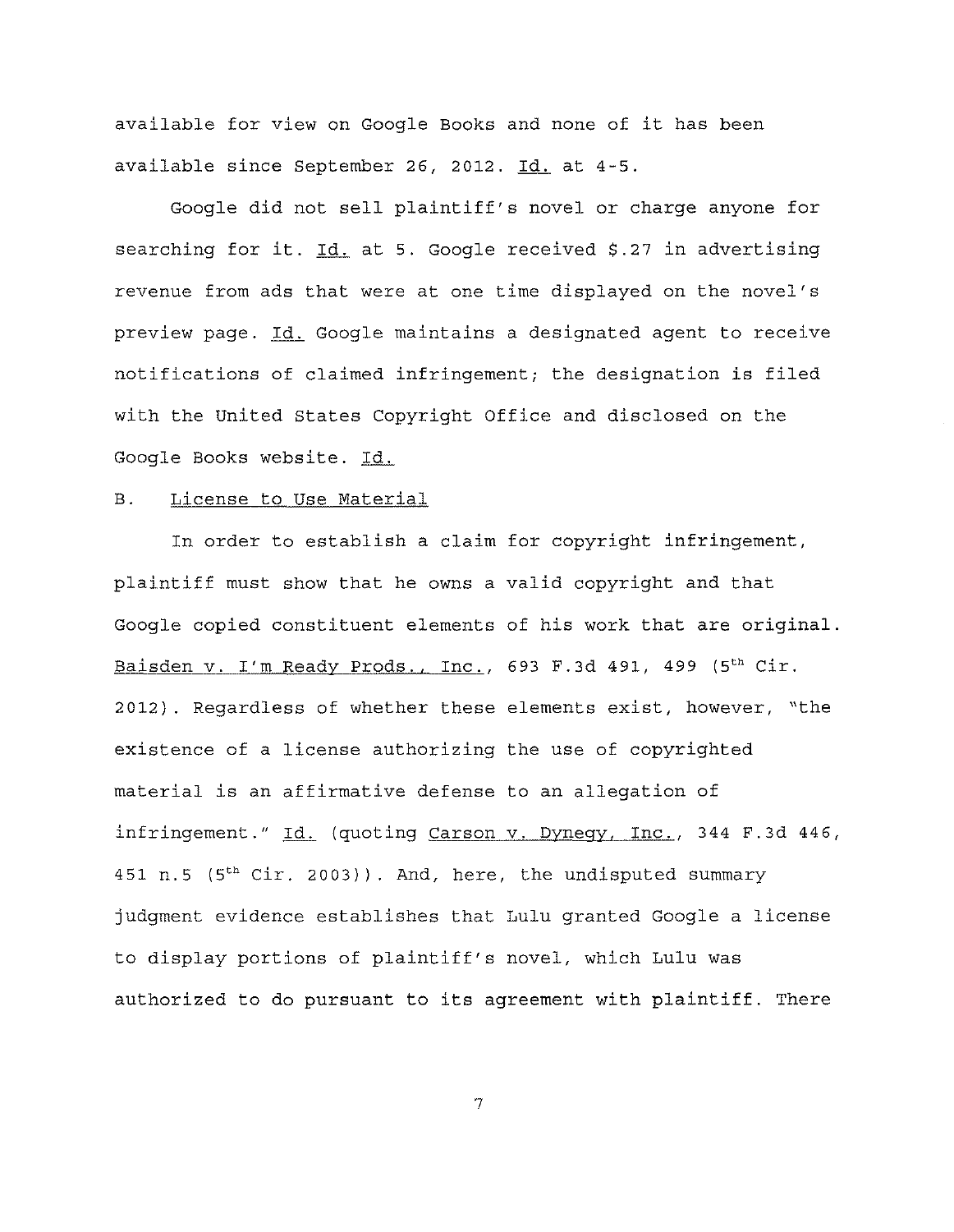is no competent summary judgment evidence that Google violated its agreement with Lulu.'

### C. Safe Harbor

The DMCA contains a safe harbor protecting service providers such as Google from liability for copyright infringement in certain circumstances. In particular, Google relies on the 17 U.S.C. § 512(c) (1), which provides:

**(c) Information residing on systems or networks at direction of users.--** (1) **In general.--** A service provider shall not be

liable for monetary relief, or, except as provided in subsection (j), for injunctive or other equitable relief, for infringement of copyright by reason of the storage at the direction of a user of material that resides on a system or network controlled or operated by or for the service provider, if the service provider--

**(A) (i)** does not have actual knowledge that the material or an activity using the material on the system or network is infringing;

**(ii)** in the absence of such actual knowledge, is not aware of facts or circumstances from which infringing activity is apparent; or

**(iii)** upon obtaining such knowledge or awareness, acts expeditiously to remove, or disable access to, the material;

**(B)** does not receive a financial benefit directly attributable to the infringing activity, in a case in which the service provider has the right and ability to control such activity; and

**(C)** upon notification of claimed infringement as described in paragraph (3), responds expeditiously to remove, or disable access to, the material that is

<sup>&#</sup>x27;Plaintiff has come forward with nothing more than hearsay evidence in an attempt to create a fact issue as to infringement. In any event, for the reasons discussed infra, Google is entitled to the benefit of the safe harbor under the DMCA.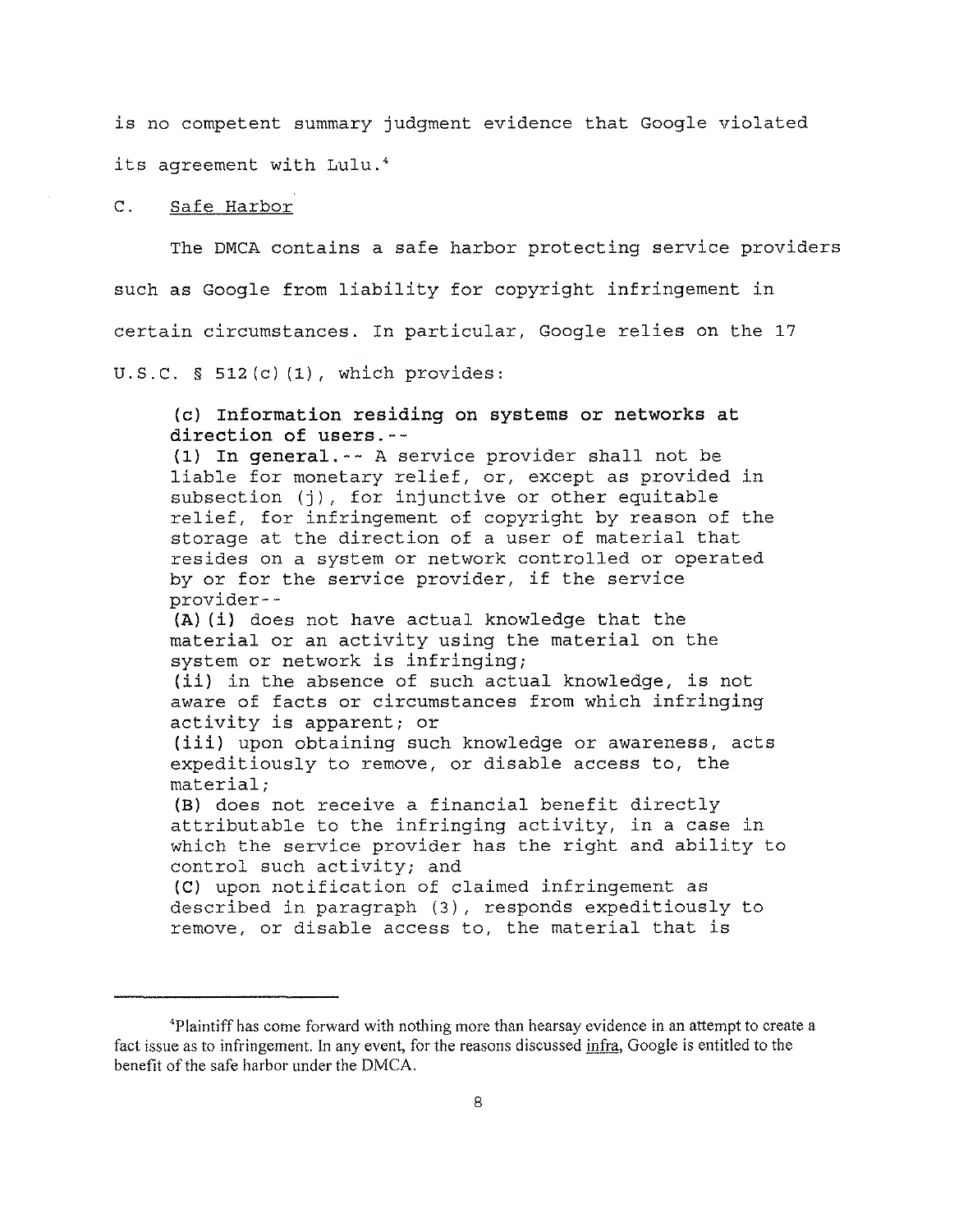claimed to be infringing or to be the subject of infringing activity.

The summary judgment evidence establishes: Plaintiff's lawsuit arises out of the storage of copyrighted material on a system or network controlled or operated by Google. The information was stored at the direction of Lulu, acting on behalf of plaintiff and with his authorization. Google designated an agent to receive notifications of infringement. Google did not know of any infringement until plaintiff sent his letter of September 12, 2012. (In fact, Google had no reason to know of such infringement, as it was not aware of facts or circumstances from which infringing activity was or would have been apparent.) Google acted expeditiously to disable access to plaintiff's novel. Google did not receive a financial benefit directly attributable to any infringing activity.

Accordingly, Google is entitled to the benefit of the safe harbor provision. UMG Recordings, Inc. v. Shelter Capital Partners, LLC, 718 F.3d 1006, 1023 (9<sup>th</sup> Cir. 2013); Wolk v. Kodak Imaging Network, Inc., 840 F. Supp. 2d 724, 745-46 (S.D.N.Y. 2012).

### v.

#### Order

The court ORDERS that Google's motion for summary judgment be, and is hereby, granted; that plaintiff take nothing on his